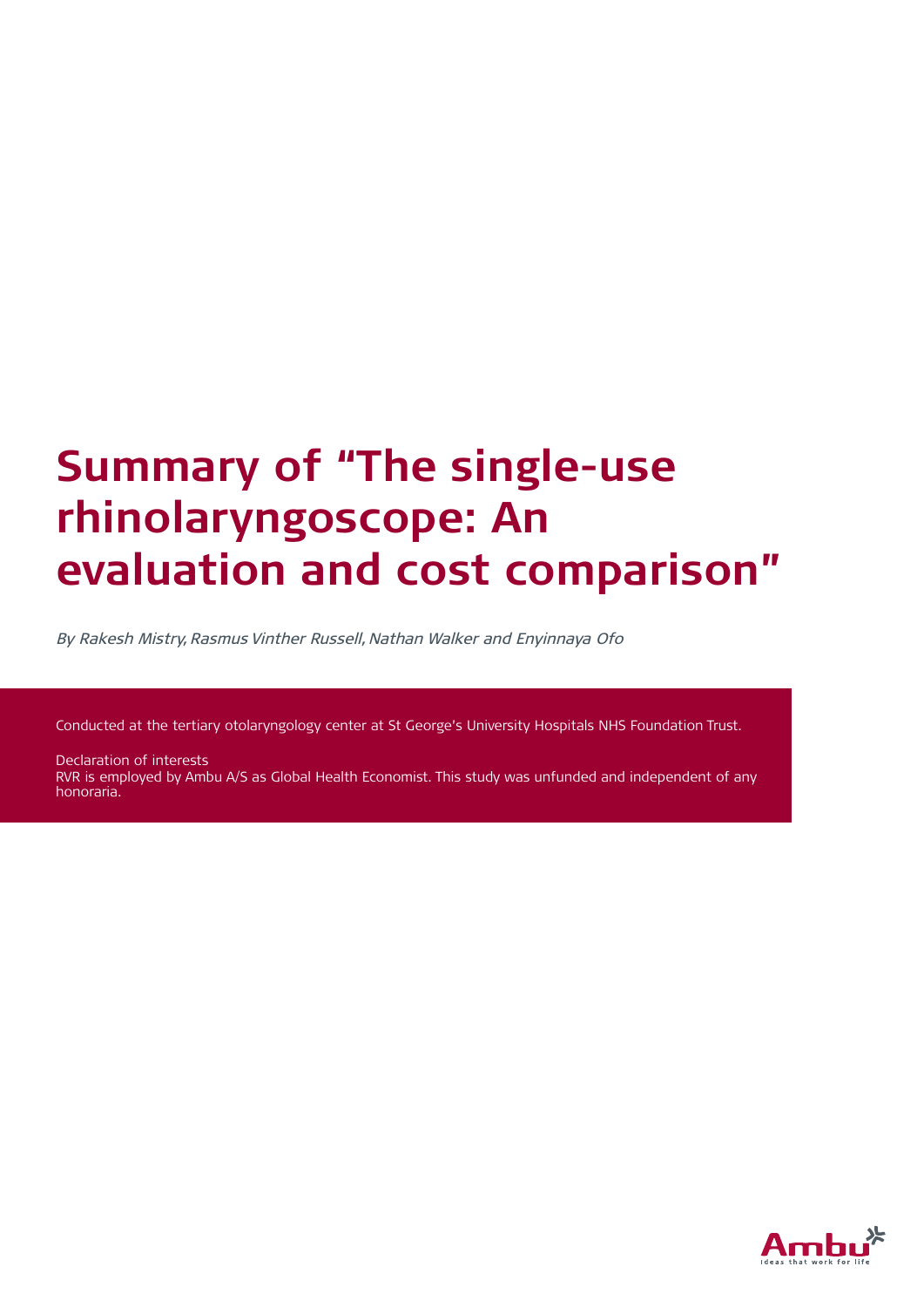## Why was the analysis conducted?

Conventional rhinolaryngoscopy is perceived to be safe and efficient. However, since contaminated endoscopes pose a moderate risk of cross-infection, reusable rhinolaryngoscopes undergo cumbersome high-level disinfection following each procedure. Furthermore, in cases where Creutzfeldt Jakob Disease cannot be excluded, the reusable rhinolaryngoscopes must be quarantined. With the current COVID-19 situation in mind, the clinical performance and cost associated with a single-use rhinolaryngoscopy alternative is particularly relevant to investigate.

### New study fills an evidence gap

A new study conducted in St George's University Hospitals NHS Foundation Trust offers some clarity. The study aimed to investigate whether the newly developed Ambu® aScope™ 4 RhinoLaryngo Slim was clinically comparable to reusable rhinolaryngoscopes and to examine the cost of introducing the single-use rhinolaryngoscope in various clinical settings.

The study is the first to combine a device evaluation of singleuse rhinolaryngoscopes and cost-analysis within different clinical settings in order to answer the following questions:

- Is aScope 4 RhinoLaryngo Slim clinically acceptable and comparable to the conventional reusable rhinolaryngoscope in the view of experienced otolaryngologists? **1.**
- What is the cost of introducing aScope 4 RhinoLaryngo Slim in the outpatient clinic and acute surgical assessment units in relation to reusable eyepieces and video rhinolaryngoscopes? **2.**

## Results

#### Device evaluation

The highly experienced physicians evaluating the single-use aScope 4 RhinoLaryngo Slim found the overall quality, navigation and image quality acceptable or better.

#### **Evaluation of aScope 4 RhinoLaryngo Slim**



Accordingly, for the majority of the procedures, the singleuse rhinolaryngoscope was perceived to be as good as or better than the reusable rhinolaryngoscope the physician would normally use.

#### **aScope 4 RhinoLaryngo Slim compared to reusable rhinolaryngoscope**

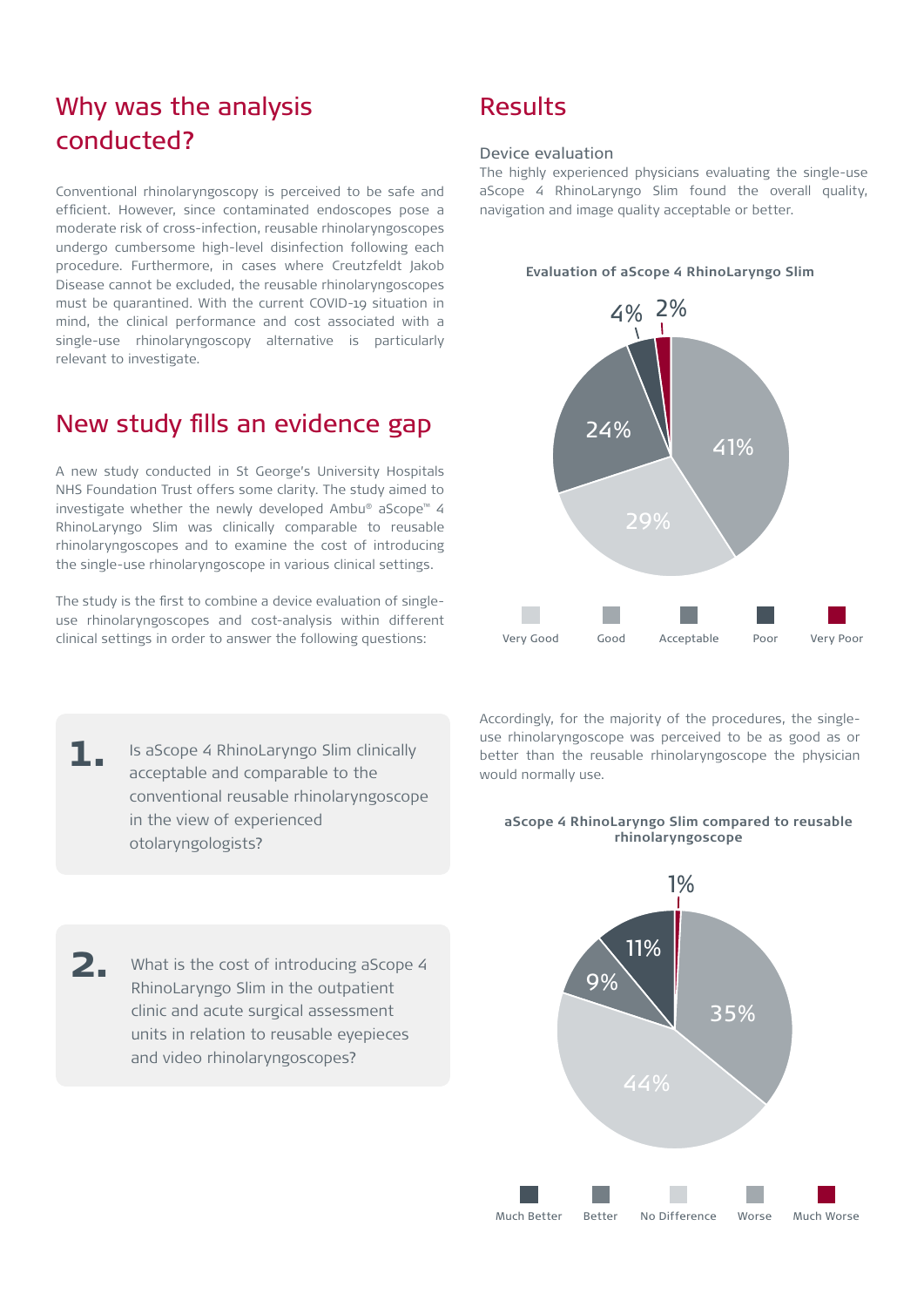For 85% of the procedures, the physician stated that the single-use rhinolaryngoscope could replace the reusable one. Accordingly, the physician was able to complete the procedure at hand successfully with aScope 4 RhinoLaryngo Slim in 97% of procedures.



Qualitative comments from investigators revealed that patient comfort was deemed to be a particular advantage. In addition, the ability to use the screen for recording and teaching was found to be very useful.

## e<br>Cost analysis

#### **Acute surgical assessment unit**

At St. George's University Hospital, the cost-comparison analysis found that aScope 4 RhinoLaryngo Slim reduces costs in the acute surgical assessment unit by £73 compared to reusable video rhinolaryngoscopes and is cost-equivalent compared to eyepiece rhinolaryngoscopes.



**Rhinolaryngoscopy cost of use - Acute surgical assessment unit**

#### **Outpatient Clinic**

The outpatient clinic conducts more than 4900 procedures per year. At this high volume, aScope 4 RhinoLaryngo was within £11 of being cost neutral compared to the reusable video rhinolaryngoscopes.



#### **Rhinolaryngoscopy cost of use - Outpatient clinic**

The Ambu single-use rhinolaryngoscope is an effective and cost-minimising alternative for procedures outside the outpatient clinic.